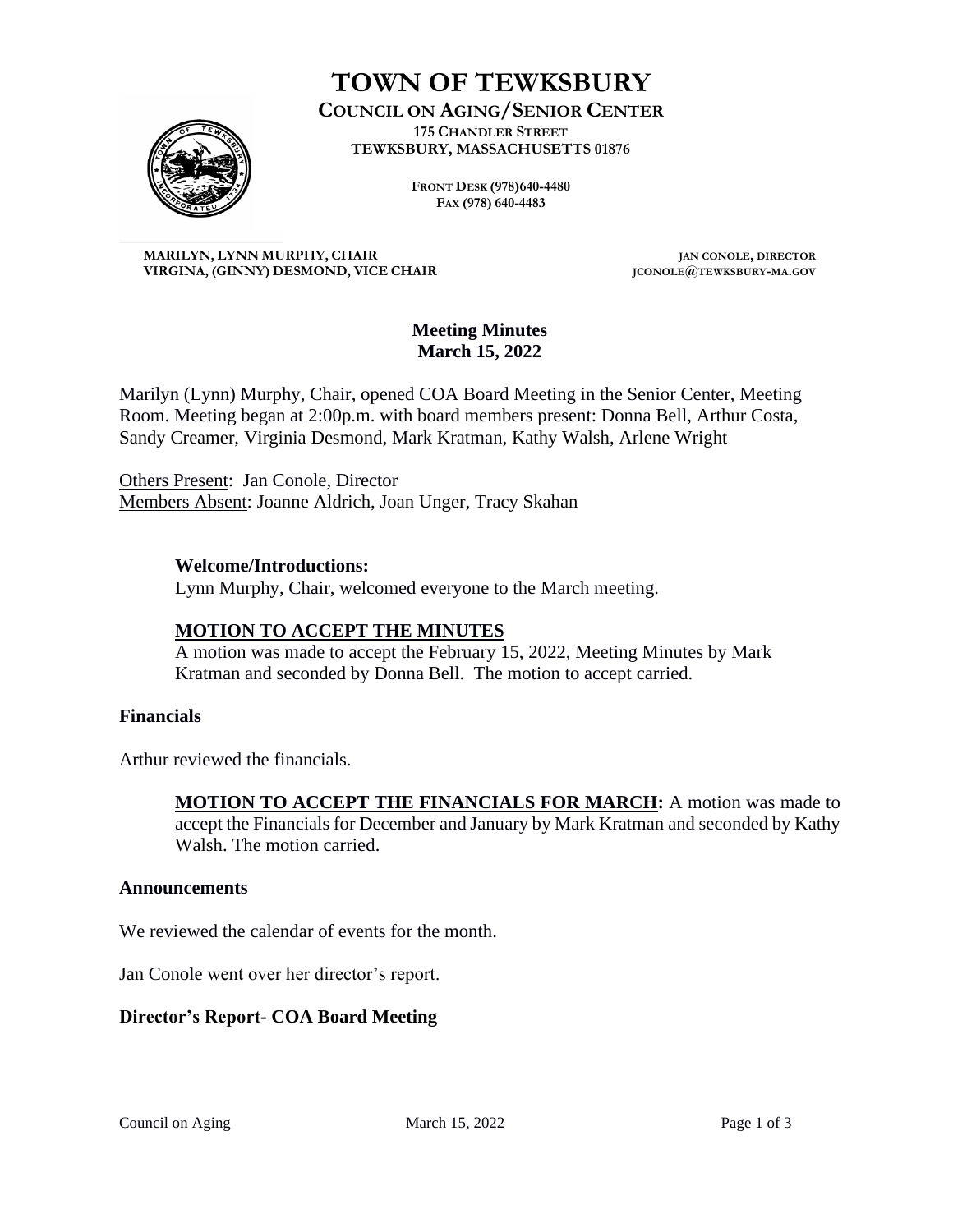# **1. Building Updates**

- **a.** AgeSpan has been grateful for our participation and flexibility in using our facility to distribute the Brown Bag program over the past few years and reached out to see what they could contribute towards in a meaningful way to thank us for the support. We are receiving a donation from them toward updating the curtains in the halls. It will cover most of the cost to replace the curtains with Hunter Douglas shades. The total for the shades will be \$6100 and that includes the installation. They will be installed hopefully before the Silvertone's Dance on 4/29/22.
- **b.** We have started receiving phone calls from many different organizations to use the building in the off hours. I am reluctant to let anyone use the building that is not doing so to benefit the Older Adults in the community. I am giving a Meeting room policy to the board to look over and give input on. I am using the library policy as a guide. I am hoping to have a discussion at the next board meeting. This is one of the many policies that have been worked on by the board in the past.

# 2. **Events/Outreach**

- **a.** Zingo started up again last week and we had a full house. We were so happy to see so many people in the building again.
- **b.** Our next DJ Dance will be on 3/28/22 and it is being sponsored by Bear Hill in North Andover.
- **c.** We are having a Rainbow Social event on 3/17. The group met in February and asked last week if we could have another social event this week. We are also having a dine and dance in May which will be open to people 50+. These events are a collaboration with AgeSpan and are gaining momentum.
- **d.** Christina and Becky started the 4-week memory training program. It has been well received with 10 participants. Becky's internship will end on 4/12 so I have enrolled in the training so that this course will be able to continue to be offered.
- **e.** Our first virtual tour will be held this Friday at 10AM in the library. Diane and I have worked out the technology to have the tour shown on the smart tv in the Media Room. We have 13 out of 15 slots filled for the interactive tour to Ireland. Diane has ordered Irish Soda Bread and we will have tea for them while enjoying a trip to Ireland. She is looking into the next trip now.
- **f.** Diane is starting to work on day trips. We have a trip scheduled for April  $7<sup>th</sup>$  to see Shen Yuen. We had these tickets in 2020, but due to the pandemic we were unable to complete that trip. The company has worked with us to use our credit for the tickets and the bus company has worked with us as well. Diane is also working on several other trips, and they will be announced in the April newsletter.